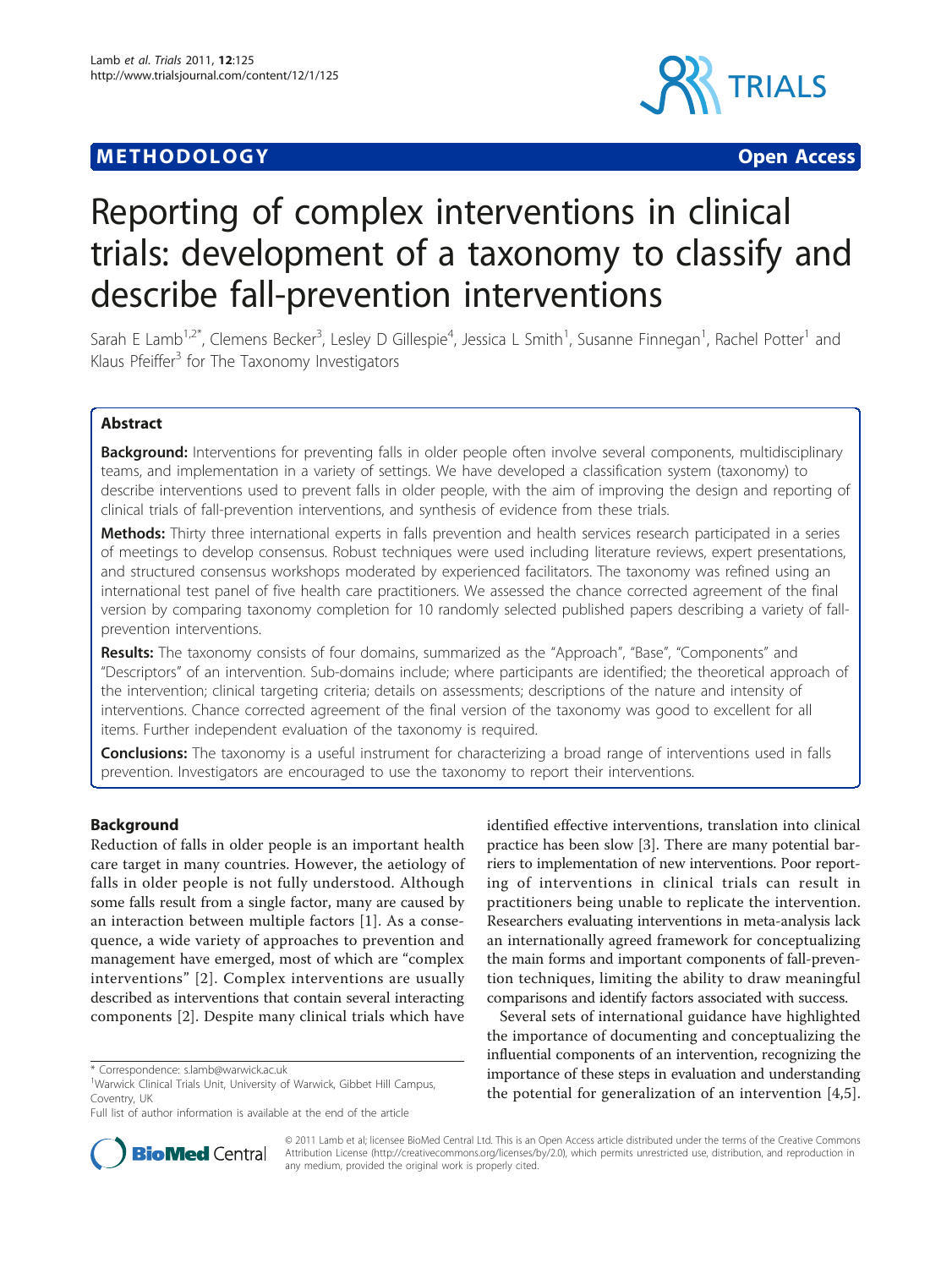However, this documentation and conceptualization is not simple, particularly when trials may be from countries with different health and social care services.

The aim was to develop a classification system to characterize the major influential components of fallprevention interventions and promote consistency of reporting across international boundaries. We wished to encourage investigators to report all fall prevention interventions in a standardised and comprehensive manner, and to produce a taxonomy that could be used to classify existing and future interventions. We report the process of development, involving repeated testing and refinement, from the initial stages of design through to the final version of the taxonomy.

The study was developed through the Prevention of Falls Network Europe (ProFANE) project, a collaborative project to reduce the burden of fall injury in older people through excellence in research and promotion of best practice [[6\]](#page-5-0). The network activities were funded by the European Commission, but link clinicians, members of the public, and researchers worldwide.

# Methods

Classification systems are of two major types-typologies and taxonomies. Typologies are theoretically driven classification schemes. A taxonomy necessitates identifying characteristics that can be objectively measured in realworld circumstances, and have sufficient variance to demonstrate meaningful differences [[7](#page-5-0)]. We aimed to develop an internationally accepted taxonomy. Sartorius [[7\]](#page-5-0) provides useful guidance on the development of taxonomies, highlighting the importance of broad agreement on the content and framework to ensure compliance with the intent and method of classification, and the need for an accompanying glossary defining operational terms. Our method was an iterative process, comprising a phase of development, followed by a period of refinement and finalisation. The process was informed and approved by international expert consensus throughout its span, the nature of the consensus building techniques varied during the project, but formal nominal group methods were implemented at key stages [[8\]](#page-5-0). The consensus panel included 33 representatives of the academic, policy, practice, and user communities drawn from a range of disciplines and countries in Australasia, Europe and North America (detailed at the end of the manuscript). Disciplines included were medicine, physiotherapy, occupational therapy, nursing, psychology, public health, exercise physiology, statistics and epidemiology.

# Stage 1: Developing the taxonomy

The process for developing the taxonomy is summarized in Figure [1](#page-2-0). In the initial stages, a draft hierarchical framework of classification that identified the major

domains was developed by a small group of investigators (SEL, EJS, KP, CB). This draft framework included the domain headings: "Approach", "Base", "Components" and "Descriptors". These domains provide the overall structure and framework to the taxonomy. The proposed framework was discussed and approved by a meeting of 50 academics and practitioners engaged in research in falls prevention in Manchester in 2004. Definitions were developed for each domain, along with sub-domains. The intention was that sub-domains would represent meaningful differences in the ways in which interventions had or could be delivered. Within each sub-domain the taxonomy was further characterized to provide more detailed levels of information on the service delivery model which we labeled as categories. The development was informed by close reference to the published literature to ensure the taxonomy was sufficiently comprehensive to describe the variety of interventions, settings and service delivery models reported in the research literature. Firstly, we identified all trials published in full and in English included in Gillespie et al [[9\]](#page-5-0), and used a random sampling method to select half of these  $(N = 28,$ [[10-](#page-5-0)[37\]](#page-6-0)). We retained the remaining papers ( $N = 27$ ) for validation studies in later components of the study. Second, we undertook a broader search of the nonrandomised and grey literature search strategy reported in [[38\]](#page-6-0) to identify new or untested approaches to fall prevention. Where possible, we utilized existing international classification systems to provide category definitions and headings [[39](#page-6-0)-[43](#page-6-0)], and sourced additional definitions from the Medical Subjects Headings (MeSH) browser of the US National Library of Medicine. In some domains of the taxonomy, there were no pre-existing classification systems, and these were developed by consulting members of the expert panel, matching expertise to the areas requiring development. At each stage of the process, the rationale, definitions and instructions for completion of the various components of the taxonomy was documented, and turned into a draft instruction manual.

# Stage 2: Refining and agreeing the final version of the taxonomy and manual

The first version of the taxonomy and manual was circulated prior to a formal two-day consensus meeting of 33 international experts. We utilized a modified nominal group technique, facilitated by experienced health services researchers, in which panel members were asked to consider eight questions relating to the proposed taxonomy (shown in Table [1](#page-2-0)). The relevance of the domains, sub-domains and categories were agreed and prioritized by consensus panel. Only the most important categories were retained in the taxonomy, recognizing the need to balance detail against practical issues of completion and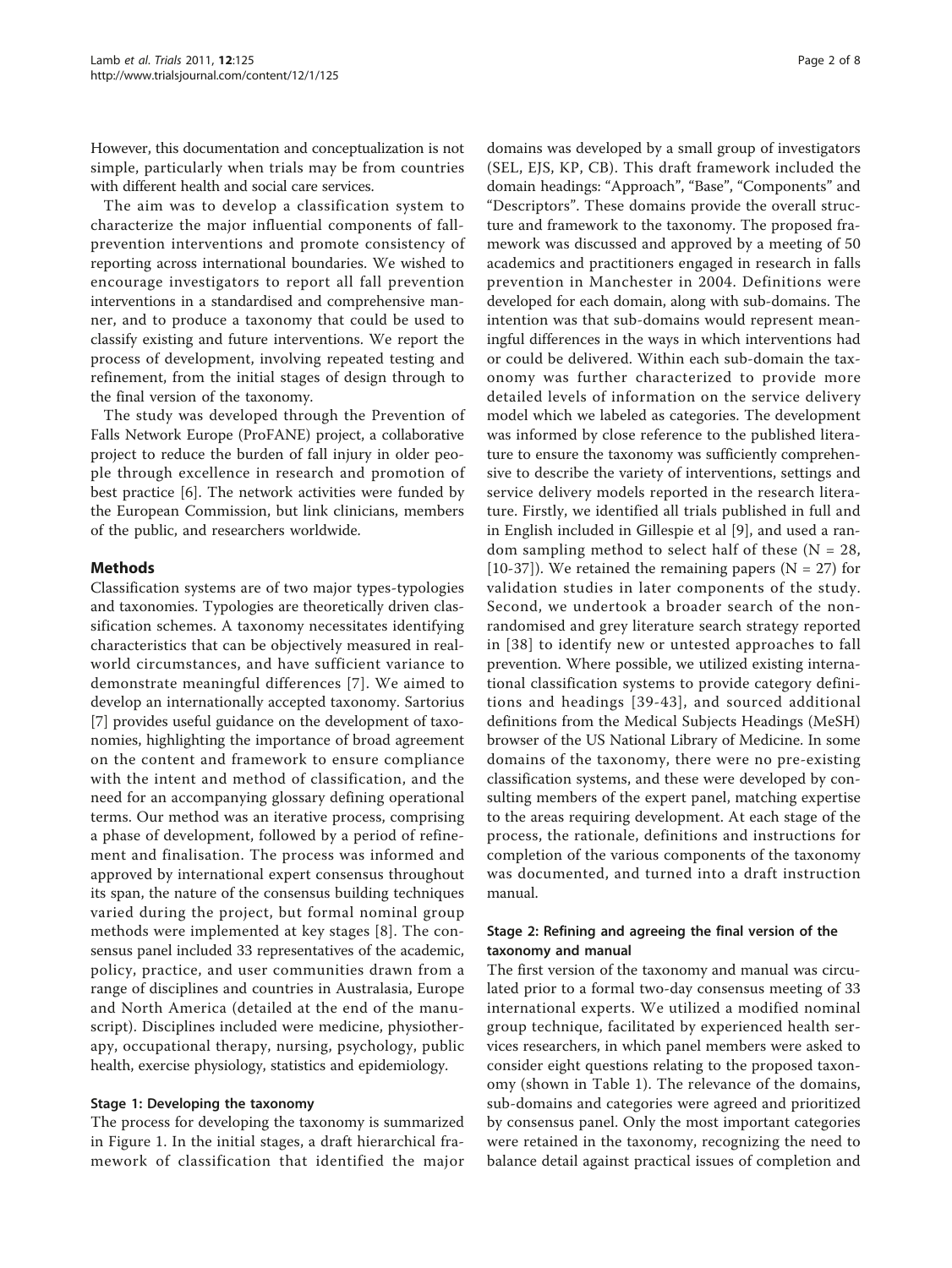<span id="page-2-0"></span>

# Table 1 Questions used to structure the modified nominal group

1. Can current interventions be included (i.e. is the taxonomy complete)?

- 2. Is the proposed classification clear and meaningful? Does the typology include all potentially relevant and important factors, grouped in a meaningful manner?
- 3. Is the identification of factors likely to be influential in determining clinical outcome, generalisability and implementation (i.e. the model) acceptable?
- 4. Does the model adequately reflect the complexity of current interventions?
- 5. Can future interventions be included in the model?
- 6. Is the classification compatible with other classification systems?
- 7. Is it feasible to report the required information in articles/reports/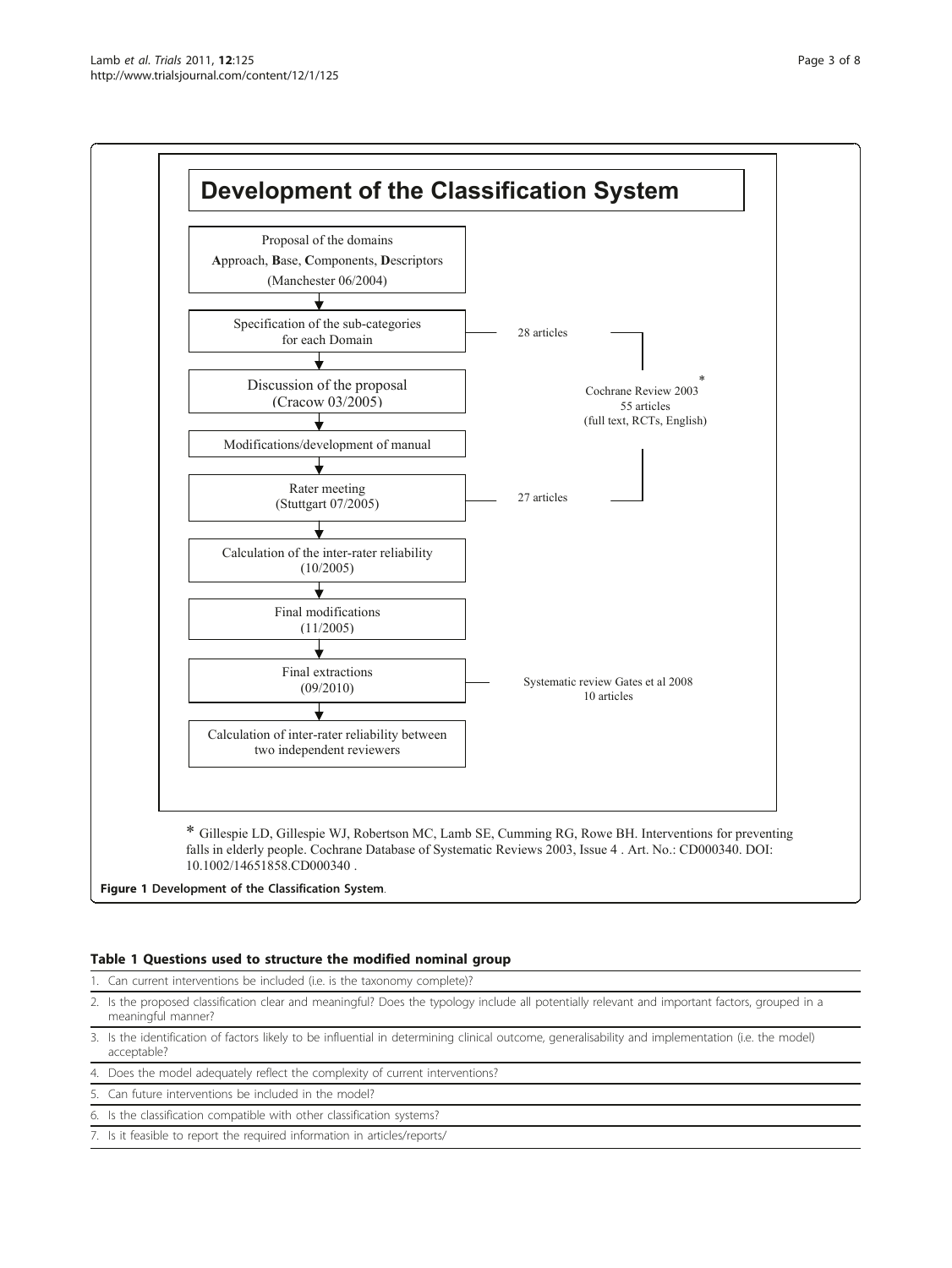ease of communication. The panel also considered the future use of the taxonomy and its capacity to assimilate new and emerging areas of practice.

The taxonomy and manual were then tested using the remaining 27 articles retained after our search of trials published in the Cochrane review [[9](#page-5-0),[44](#page-6-0)-[70\]](#page-6-0). Data on the intervention characteristics from these 27 papers were extracted by five academic health practitioners who had not been involved in development stages of the taxonomy (the test panel). These practitioners included disciplines of medicine, physiotherapy, occupational therapy, psychology and nursing. Each rater was provided with a copy of the taxonomy manual, and a recording form. In addition, a number of papers were replicated across the raters to enable estimation of the test re-test reliability of the taxonomy. A cut-off of poor agreement between raters (a cut of kappa <0.41 as per Landis and Koch [[71](#page-6-0)]) was used to indicate areas of the taxonomy and manual requiring revision. We also worked with individual raters to determine areas of the manual and taxonomy that lacked clarity, were difficult to complete, or were incomplete. Results of the panel test were reported back to a group of 12 of the original members of the expert panel to agree the final format and manual for the taxonomy.

Finally, two independent reviewers completed a taxonomy for the interventions reported in ten randomised controlled trials selected at random from the systematic review of Gates et al [[72](#page-6-0)-[82](#page-7-0)], to determine the agreement and chance corrected agreement (kappa) for each sub-domain. Agreement was calculated over all categories included in each sub-domain, according to Landis and Koch [[71](#page-6-0)]. Chance corrected agreement (kappa) was then established using SPSS (version 17) for each subdomain for all ten papers. For each paper we then determined the frequency of items (kappa values) contained within each kappa banding (poor, fair, moderate, good or very good) as described by Altman [\[83\]](#page-7-0). The frequencies calculated were then added together across all ten papers and converted into a percentage. These results therefore show the percentage of items (kappa values) across all ten papers within each kappa banding.

# Results

The full taxonomy including the recording form and instruction manual are provided in Additional Files, [1](#page-4-0) and [2](#page-4-0). A description of the domains, sub-domains, and categories in each sub-domain are given in Table [2](#page-4-0), along with a brief synopsis of the consensus justification for inclusion within the taxonomy. Agreement between the two independent raters for extraction for the final version of the taxonomy was good to excellent for all sub-domains. In over 90% of cases chance corrected agreement was very strong between the two independent raters (kappa =  $0.81-1.00$ ) (Table [3](#page-4-0)).

# **Discussion**

The evaluation of complex interventions is an infant science. An inability to identify, define and communicate the potentially important components of falls prevention interventions has the potential to hinder development of research and uptake into clinical practice. We have identified key characteristics of interventions that we believe should be described alongside the publication of a randomised controlled trial of fall-prevention interventions. Many of the domains, sub-domains and categories are transferable to other similar interventions.

The taxonomy represents judgments in determining essential from non-essential information, and balances the need for brevity and simplicity against complexity and detail. There is no single accepted method to develop a taxonomy. Empirically based classification requires data, and in this case, data sources were publications of randomised controlled trials of fall-prevention interventions, meta-analyses and qualitative studies. This was supplemented by extensive involvement of experts, which is acknowledged as essential in developing taxonomies [[84\]](#page-7-0). Elicitation of expert knowledge from consensus methods can be problematic [[8](#page-5-0)]. We protected against predomination of individual's opinion by using a modified nominal group technique, guided by pre-specified questions and independent facilitation [\[8](#page-5-0)]. The modified nominal group technique was selected in preference to the Delphi method, as it allows discussion between experts to gain consensus [\[8](#page-5-0)].

The taxonomy went through several iterations, being refined by a diverse group of international experts at different time points. There were a number of internationally agreed classification systems already in existence, and we used these wherever possible. These included the controlled vocabulary (Medical Subject Headings (MeSH)) used to index MEDLINE. The performance of the draft taxonomy was assessed using retrospective data extraction from published papers. The validation sample contained a variety of intervention types. Whilst we have allowed for the possibility of new areas emerging within the taxonomy, further refinements will be required. For example, further refinement of the selection criteria section might include data on screening tools used, for example whether the tool intends to capture single or repeat fallers, or aims to identify osteoporotic fracture risk. We also accept that the sub-domains of the taxonomy may not be entirely distinctive in all situations, but that for the majority of situations it is fit for purpose. We intend to review the taxonomy in five years time and welcome feedback on the structure and content.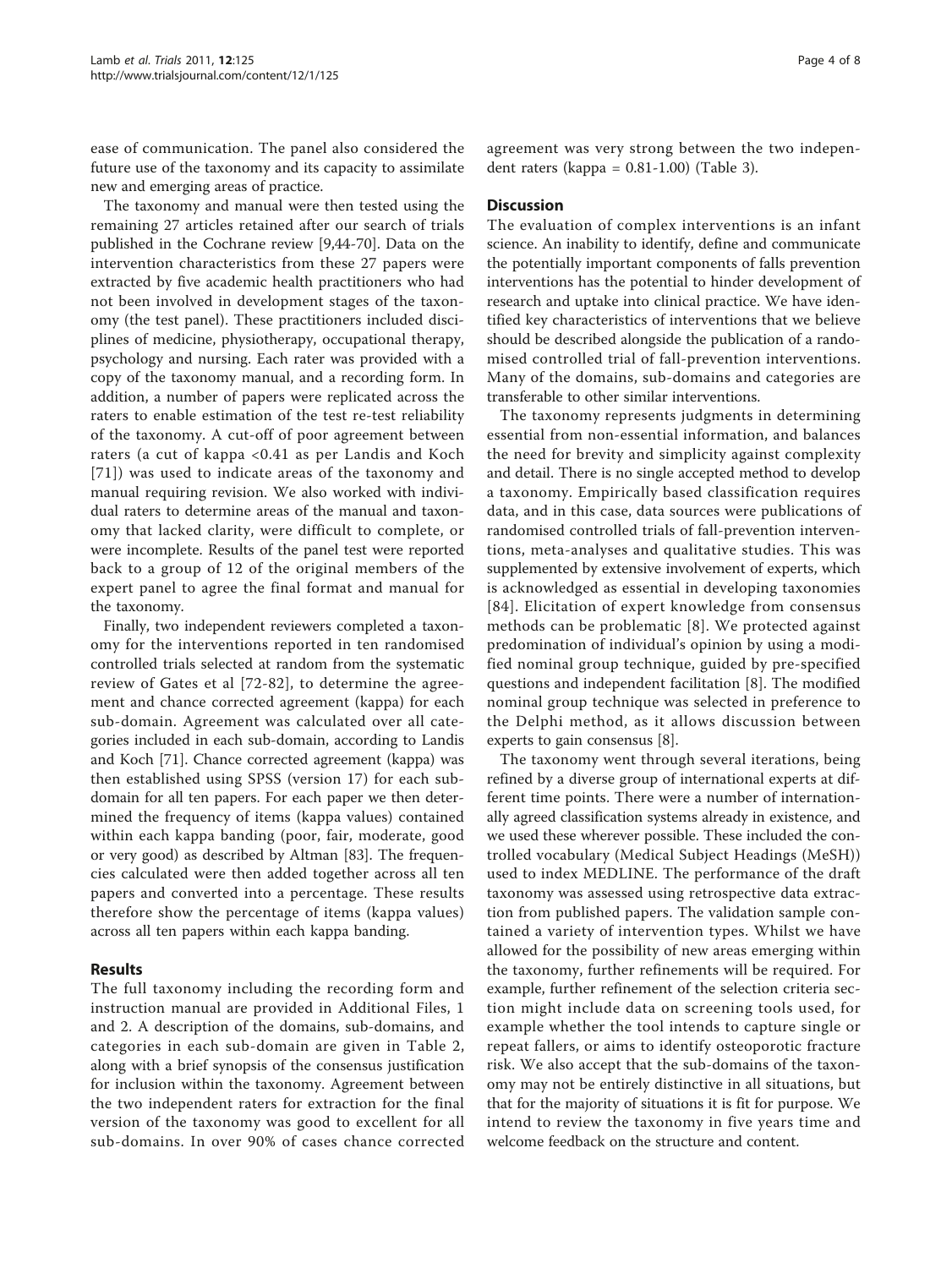<span id="page-4-0"></span>

| Table 2 Domains and sub-domains of the taxonomy of fall-prevention interventions |  |  |  |  |
|----------------------------------------------------------------------------------|--|--|--|--|
|----------------------------------------------------------------------------------|--|--|--|--|

| Domain                                                                                                                                                                                                                                      | Sub-domain                                                                                                                                                                                                                                                                                                                                                                    |
|---------------------------------------------------------------------------------------------------------------------------------------------------------------------------------------------------------------------------------------------|-------------------------------------------------------------------------------------------------------------------------------------------------------------------------------------------------------------------------------------------------------------------------------------------------------------------------------------------------------------------------------|
| Approach: describes the theoretical approach in terms of the primary<br>aims, whether a population or individual approach has been used, and<br>whether selection or targeting criteria have been used to identify cases or<br>populations. | Primary aims of the intervention being developed<br>Primary selection criteria used for case identification.                                                                                                                                                                                                                                                                  |
| Base: describes where participants have been selected from, where the<br>intervention is delivered and by whom                                                                                                                              | Recruitment or case identification: the site at which participants of the<br>intervention were identified;<br>Primary site of delivery: the site at which the majority of the<br>intervention is delivered or targeted.<br>Interventions delivered by : describes the individuals (professionals,<br>trained professionals, etc) who deliver the majority of the intervention |
| Components: describes variations in assessments used for deciding<br>treatments, the conceptual basis, and different methods of combining<br>interventions                                                                                  | Assessments that are used<br>Combination of interventions                                                                                                                                                                                                                                                                                                                     |
| Descriptors: describes each of the components delivered in the control<br>including sub-classifications that are considered potentially important                                                                                           | Description of control group or sham interventions<br>Description of the test interventions components                                                                                                                                                                                                                                                                        |

The taxonomy is intended for a number of purposes, including to assist with data extraction alongside metaanalysis of research data, reporting of interventions tested in research studies, and in the process of development of interventions. The list is purposefully not exhaustive. The most recent update of the CONSORT guidelines for reporting clinical trials necessitates reporting on the main elements of complex interventions [[5\]](#page-5-0). The challenges of reporting complex interventions have been recognised for sometime. The Medical Research Council (MRC) first published a framework for reporting and evaluating complex interventions in 2000 [[85](#page-7-0)]. Although the MRC framework stresses the importance of accurate reporting, little operational guidance is provided. A recent suggestion has been to use graphical techniques to present key features of the timeline and content of interventions [[4\]](#page-5-0), a technique which can be expanded to a number of non-pharmacological interventions. In comparison, our method, which has more limited application as it focuses on fall-prevention interventions, is structured to ensure ease of complete reporting (by way of yes/no answers), uses standard internationally transferable set of definitions to describe the intervention components, settings and populations tested; and provides a more detailed description of intervention. Replication of interventions should be easier to achieve, although this assumption requires testing. We anticipate that similar

Table 3 kappa agreement for the final extractions by two raters

| Kappa         | Strength of agreement | Frequency (%) |
|---------------|-----------------------|---------------|
| $0.81 - 1.00$ | Very Good             | 903           |
| $0.61 - 0.80$ | Good                  | 21            |
| $0.41 - 0.60$ | Moderate              | 09            |
| $0.21 - 0.40$ | Fair                  | 03            |
|               | Poor                  | 65            |

methods could be developed in other fields. The taxonomy is complementary to but does not replace the Consort Guidance on the reporting of complex interventions [[5\]](#page-5-0).

Subsequently, the taxonomy has proved useful in a number of Cochrane and other high quality systematic reviews, and has enabled identification and pre-specification of important aspects of service configuration and intervention delivery [\[9,](#page-5-0)[72](#page-6-0),[86](#page-7-0)-[88](#page-7-0)]. We have also used the taxonomy as the framework for a UK national survey of falls services [\[3](#page-5-0)]. Authors of trials are encouraged to register details of their interventions using the taxonomy in a prospective format (open registration is available at [http://www.warwick.ac.uk/go/fallstaxonomy\)](http://www.warwick.ac.uk/go/fallstaxonomy), and to utilize the taxonomy to ensure accurate, complete and useful intervention reporting.

# Conclusion

We have developed a taxonomy to describe and classify fall-prevention interventions, with sufficient breadth to capture elements of the intervention that are thought influential in determining effectiveness. This was achieved through a mix of methods, including expert consensus, literature reviews, and validation by test panels.

#### Additional material

[Additional file 1: M](http://www.biomedcentral.com/content/supplementary/1745-6215-12-125-S1.DOC)anual for the fall prevention classification system

[Additional file 2: T](http://www.biomedcentral.com/content/supplementary/1745-6215-12-125-S2.PDF)axonomy to describe and conceptualise fall prevention interventions

#### Acknowledgements and funding

The authors were participants in the Prevention of Falls Network Europe (ProFaNE) Thematic Network, which was a project within Key Action 6 (The Ageing Population and Their Disabilities), part of the European Union's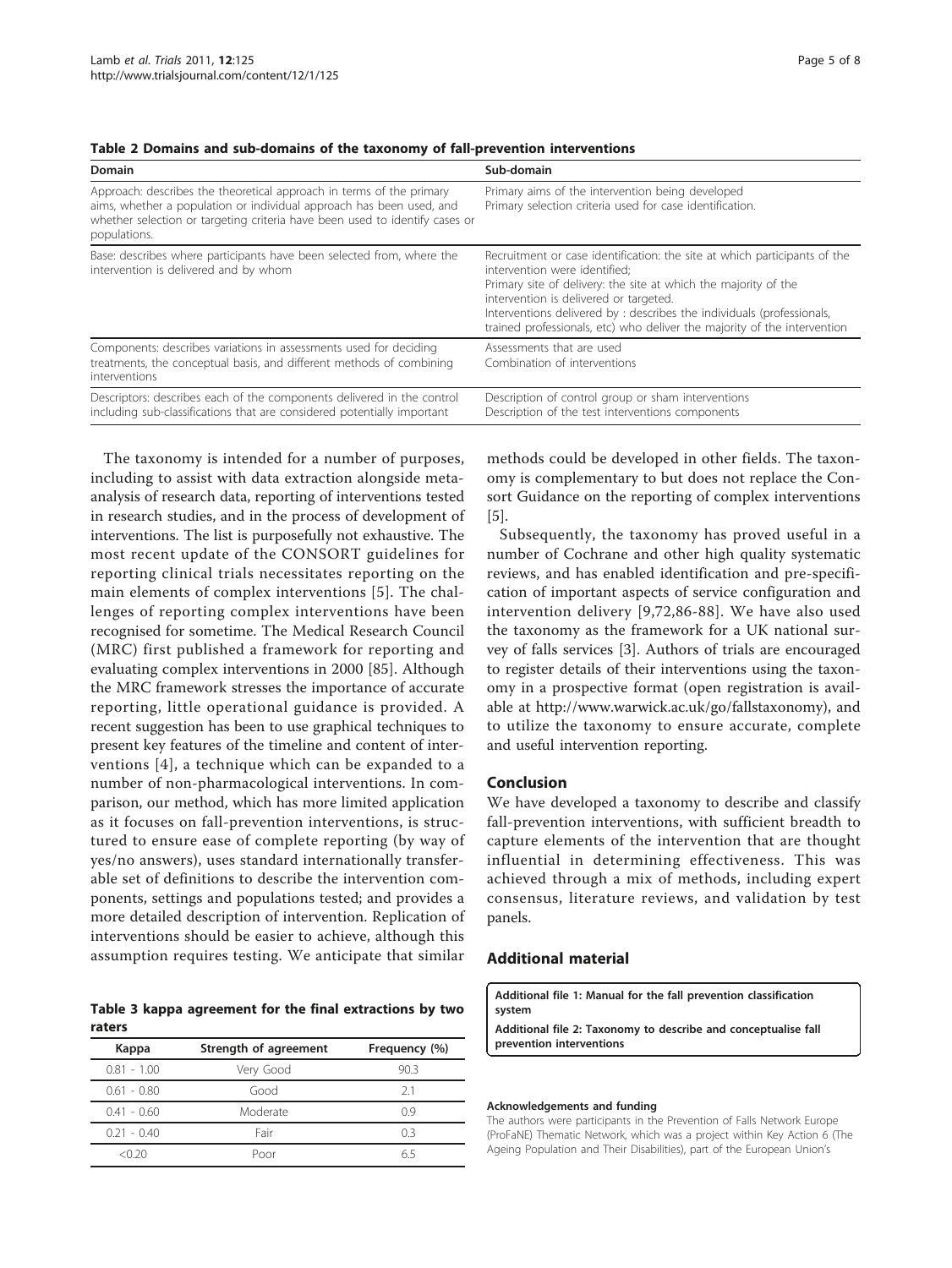<span id="page-5-0"></span>Quality of Life and Management of Living Resources funded by the European Commission (QLRT-2001-02705). The content of the manuscript does not represent the opinion of the European Community, and the Community is not responsible for any use that might be made of the information made in the text.

#### Taxonomy investigators

We thank all of the taxonomy investigators, all of whom participated in the expert consensus groups, panels or other aspects of the data analysis. Ballinger C, Becker C, Benevenuti F, Bramhall C, Bonnefoy M, Cameron ID, Davidson I, Godehardt E, Gillespie LD, Grodzicki T, Hartikainen S, Harwood RH, Iwarsson S, Kivelä SL, Lamb SE, Lukasik MF, Mulder S, Ocetkiewicz T, Pfeiffer K, Potter R, Reinke T, Richardson S, Robertson MC, Rojano X, Rubenstein LZ, Salonoja M, Salva A, Sekman E, Skalska A, Skeleton D, Stahl A, Strach M, Todd CJ.

#### Author details

<sup>1</sup>Warwick Clinical Trials Unit, University of Warwick, Gibbet Hill Campus, Coventry, UK. <sup>2</sup>Kadoorie Critical Care Research Centre, John Radcliffe Hospital, University of Oxford, Headley Way, Oxford, UK. <sup>3</sup>Robert-Bosch-Hospital, Geriatric Rehabilitation Clinic, Auerbachstrasse 110, 70376 Stuttgart, Germany. <sup>4</sup>Department of Medicine, Dunedin School of Medicine, University of Otago, PO Box 913, Dunedin 9054, New Zealand.

#### Authors' contributions

SL and CB had the concept for the original study, study design and analysis. SL wrote the first draft of the paper and is the guarantor. LG contributed search strategies and to the study design, analysis and write up. JS and SF were independent reviewers in final testing process and performed the statistical analysis. KP developed and edited the different versions of the taxonomy and manual, and contributed to the drafting of the manuscript. RP participated in developing the taxonomy. All authors read and approved the final version of the manuscript.

#### Competing interests

The authors declare that they have no competing interests.

#### Received: 6 December 2010 Accepted: 17 May 2011 Published: 17 May 2011

#### References

- 1. Campbell AJ, Borrie MJ, Spears GF: [Risk factors for falls in a community](http://www.ncbi.nlm.nih.gov/pubmed/2738307?dopt=Abstract)[based prospective study of people 70 years and older.](http://www.ncbi.nlm.nih.gov/pubmed/2738307?dopt=Abstract) J Gerontol 1989, 44:M112-M117.
- 2. Craig P, Dieppe P, Macintyre S, Michie S, Nazareth I, Petticrew M, Medical Research Council Guidance: [Developing and evaluating complex](http://www.ncbi.nlm.nih.gov/pubmed/18824488?dopt=Abstract) [interventions: the new Medical Research Council guidance.](http://www.ncbi.nlm.nih.gov/pubmed/18824488?dopt=Abstract) BMJ 2008, 337:a1655.
- 3. Lamb SE, Fisher JD, Gates S, Potter R, Cooke MW, Carter YH: [A national](http://www.ncbi.nlm.nih.gov/pubmed/19014488?dopt=Abstract) [survey of services for the prevention and management of falls in the](http://www.ncbi.nlm.nih.gov/pubmed/19014488?dopt=Abstract) [UK.](http://www.ncbi.nlm.nih.gov/pubmed/19014488?dopt=Abstract) BMC Health Serv Res 2008, 8:233
- Perera R, Heneghan C, Yudkin P: Graphical method for depicting randomised trials of complex interventions. BMJ 2000, 334:127-129.
- 5. Boutron I, Moher D, Altman DG, Schulz KF, Ravaud P, CONSORT Group: [Extending the CONSORT statement to randomized trials of](http://www.ncbi.nlm.nih.gov/pubmed/18283207?dopt=Abstract) [nonpharmacologic treatment: explanation and elaboration.](http://www.ncbi.nlm.nih.gov/pubmed/18283207?dopt=Abstract) Ann Intern Med 2008, 148:295-309.
- 6. The Prevention of Falls Network Europe. [\[http://www.profane.eu.org/\]](http://www.profane.eu.org/). 7. Sartorius N: [Methodologic problems of common terminology,](http://www.ncbi.nlm.nih.gov/pubmed/819728?dopt=Abstract)
- [measurement, and classification. 11. Modifications and new approaches](http://www.ncbi.nlm.nih.gov/pubmed/819728?dopt=Abstract) [to taxonomy in long-term care: advantages and limitations of the ICD.](http://www.ncbi.nlm.nih.gov/pubmed/819728?dopt=Abstract) Med Care 1976, 14(Suppl 5):109-115.
- 8. Black N, Murphy M, Lamping D, McKee M, Sanderson C, Askham J, Marteau T: [Consensus development methods. A review of best practice](http://www.ncbi.nlm.nih.gov/pubmed/10623041?dopt=Abstract) [in creating clinical guidelines.](http://www.ncbi.nlm.nih.gov/pubmed/10623041?dopt=Abstract) J Health Serv Res Policy 1999, 4:236-248.
- 9. Gillespie LD, Robertson MC, Gillespie WJ, Lamb SE, Gates S, Cumming RG, Rowe BH: Interventions for preventing falls in elderly people. Cochrane Database Syst Rev 2003, 4:CD007146.
- 10. Becker C, Kron M, Lindemann U, Sturm E, Eichner B, Walter-Jung B, Nikolaus T: [Effectiveness of a multifaceted intervention on falls in](http://www.ncbi.nlm.nih.gov/pubmed/12588573?dopt=Abstract) [nursing home residents.](http://www.ncbi.nlm.nih.gov/pubmed/12588573?dopt=Abstract) J Am Geriatr Soc 2003, 51:306-313.
- 11. Bischoff HA, Stähelin HB, Dick W, Akos R, Knecht M, Salis C, Nebiker M, Theiler R, Pfeifer M, Begerow B, Lew RA, Conzelmann M: [Effects of vitamin](http://www.ncbi.nlm.nih.gov/pubmed/12568412?dopt=Abstract)

[D and calcium supplementation on falls: a randomized controlled trial.](http://www.ncbi.nlm.nih.gov/pubmed/12568412?dopt=Abstract) J Bone Miner Res 2003, 18:343-351.

- 12. Carpenter GI, Demopoulos GR: [Screening the elderly in the community:](http://www.ncbi.nlm.nih.gov/pubmed/2354297?dopt=Abstract) [controlled trial of dependency surveillance using a questionnaire](http://www.ncbi.nlm.nih.gov/pubmed/2354297?dopt=Abstract) [administered by volunteers.](http://www.ncbi.nlm.nih.gov/pubmed/2354297?dopt=Abstract) BMJ 1990, 300:1253-1256.
- 13. Carter ND, Khan KM, McKay HA, Petit MA, Waterman C, Heinonen A, Janssen PA, Donaldson MG, Mallinson A, Riddell L, Kruse K, Prior JC, Flicker L: [Community-based exercise program reduces risk factors for](http://www.ncbi.nlm.nih.gov/pubmed/12403738?dopt=Abstract) [falls in 65-75 year old women with osteoporosis; Randomized controlled](http://www.ncbi.nlm.nih.gov/pubmed/12403738?dopt=Abstract) [trial.](http://www.ncbi.nlm.nih.gov/pubmed/12403738?dopt=Abstract) CMAJ 2002, 167:997-1004.
- 14. Close J, Ellis M, Hooper R, Glucksman E, Jackson S, Swift C: [Prevention of](http://www.ncbi.nlm.nih.gov/pubmed/10023893?dopt=Abstract) [falls in the elderly trial \(PROFET\): a randomised controlled trial.](http://www.ncbi.nlm.nih.gov/pubmed/10023893?dopt=Abstract) Lancet 1999, 353:93-97.
- 15. Dawson-Hughes B, Harris SS, Krall EA, Dallal GE: Effect [of calcium and](http://www.ncbi.nlm.nih.gov/pubmed/9278463?dopt=Abstract) [vitamin D supplementation on bone density in men and women 65](http://www.ncbi.nlm.nih.gov/pubmed/9278463?dopt=Abstract) [years of age or older.](http://www.ncbi.nlm.nih.gov/pubmed/9278463?dopt=Abstract) N Engl J Med 1997, 337:670-676.
- 16. Day L, Fildes B, Gordon I, Fitzharris M, Flamer H, Lord S: [Randomised](http://www.ncbi.nlm.nih.gov/pubmed/12130606?dopt=Abstract) [factorial trial of falls prevention among older people living in their own](http://www.ncbi.nlm.nih.gov/pubmed/12130606?dopt=Abstract) [homes.](http://www.ncbi.nlm.nih.gov/pubmed/12130606?dopt=Abstract) BMJ 2002, 325:128.
- 17. Ebrahim S, Thompson PW, Baskaran V, Evans K: [Randomized placebo](http://www.ncbi.nlm.nih.gov/pubmed/9271287?dopt=Abstract)[controlled trial of brisk walking in the prevention of postmenopausal](http://www.ncbi.nlm.nih.gov/pubmed/9271287?dopt=Abstract) [osteoporosis.](http://www.ncbi.nlm.nih.gov/pubmed/9271287?dopt=Abstract) Age Ageing 1997, 26:253-260.
- 18. Fabacher D, Josephson K, Pietruszka F, Linderborn K, Morley JE, Rubenstien LZ: [An in-home preventive assessment program for](http://www.ncbi.nlm.nih.gov/pubmed/8201149?dopt=Abstract) [independent older adults: a randomized controlled trial.](http://www.ncbi.nlm.nih.gov/pubmed/8201149?dopt=Abstract) J Am Geriatr Soc 1994, 42:630-638.
- 19. Gallagher EM, Brunt H: Head over heels: impact of a health promotion program to reduce falls in the elderly. Can J Aging 1996, 15:84-96.
- 20. Hornbrook MC, Stevens VJ, Wingfield DJ, Hollis JF, Greenlick MR, Ory MG: [Preventing falls among community-dwelling older persons: results from](http://www.ncbi.nlm.nih.gov/pubmed/8150304?dopt=Abstract) [a randomized trial.](http://www.ncbi.nlm.nih.gov/pubmed/8150304?dopt=Abstract) Gerontologist 1994, 34:16-23.
- 21. Jitapunkul S: [A randomised controlled trial of regular surveillance in Thai](http://www.ncbi.nlm.nih.gov/pubmed/9623035?dopt=Abstract) [elderly using a simple questionnaire administered by non-professional](http://www.ncbi.nlm.nih.gov/pubmed/9623035?dopt=Abstract) [personnel.](http://www.ncbi.nlm.nih.gov/pubmed/9623035?dopt=Abstract) J Med Assoc Thai 1998, 81:352-356.
- Latham NK, Anderson CS, Lee A, Bennett DA, Moseley A, Cameron ID, Fitness Collaborative Group: [A Randomized, Controlled Trial of](http://www.ncbi.nlm.nih.gov/pubmed/12588571?dopt=Abstract) [Quadriceps Resistance Exercise and Vitamin D in Frail Older People: The](http://www.ncbi.nlm.nih.gov/pubmed/12588571?dopt=Abstract) [Frailty Interventions Trial in Elderly Subjects \(FITNESS\).](http://www.ncbi.nlm.nih.gov/pubmed/12588571?dopt=Abstract) J Am Geriatr Soc 2003, 51:291-299.
- 23. Lord SR, Ward JA, Williams P, Strudwick M: [The effect of a 12-month](http://www.ncbi.nlm.nih.gov/pubmed/7594152?dopt=Abstract) [exercise trial on balance, strength, and falls in older women: a](http://www.ncbi.nlm.nih.gov/pubmed/7594152?dopt=Abstract) [randomized controlled trial.](http://www.ncbi.nlm.nih.gov/pubmed/7594152?dopt=Abstract) J Am Geriatr Soc 1995, 43:1198-1206.
- 24. Mayo NE, Gloutney L, Levy AR: [A randomized trial of identification](http://www.ncbi.nlm.nih.gov/pubmed/7993168?dopt=Abstract) [bracelets to prevent falls among patients in a rehabilitation hospital.](http://www.ncbi.nlm.nih.gov/pubmed/7993168?dopt=Abstract) Arch Phys Med Rehabil 1994, 75:1302-1308.
- 25. McMurdo ME, Millar AM, Daly F: [A randomized controlled trial of fall](http://www.ncbi.nlm.nih.gov/pubmed/10671804?dopt=Abstract) [prevention strategies in old peoples](http://www.ncbi.nlm.nih.gov/pubmed/10671804?dopt=Abstract)' homes. Gerontology 2000, 46:83-87.
- 26. Nikolaus T, Bach M: [Preventing falls in community-dwelling frail older](http://www.ncbi.nlm.nih.gov/pubmed/12588572?dopt=Abstract) [people using a home intervention team \(HIT\): results from the](http://www.ncbi.nlm.nih.gov/pubmed/12588572?dopt=Abstract) [Randomized Falls-HIT Trial.](http://www.ncbi.nlm.nih.gov/pubmed/12588572?dopt=Abstract) J Am Geriatr Soc 2003, 51:300-305.
- 27. Nowalk MP, Prendergast JM, Bayles CM, D'Amico FJ, Colvin GC: [A](http://www.ncbi.nlm.nih.gov/pubmed/11527475?dopt=Abstract) [randomized trial of exercise programs among older individuals living in](http://www.ncbi.nlm.nih.gov/pubmed/11527475?dopt=Abstract) [two long-term care facilities: the FallsFREE program.](http://www.ncbi.nlm.nih.gov/pubmed/11527475?dopt=Abstract) J Am Geriatr Soc 2001, 49:859-865.
- 28. Pardessus V, Puisieux F, Di Pompeo C, Gaudefroy C, Thevenon A, Dewailly P: [Benefits of home visits for falls and autonomy in the elderly.](http://www.ncbi.nlm.nih.gov/pubmed/11953541?dopt=Abstract) A [randomized trial study.](http://www.ncbi.nlm.nih.gov/pubmed/11953541?dopt=Abstract) Am J Phys Med Rehabil 2002, 81:247-252.
- 29. Reinsch S, MacRae P, Lachenbruch PA, Tobis JS: [Attempts to prevent falls and](http://www.ncbi.nlm.nih.gov/pubmed/1427246?dopt=Abstract) [injury: a prospective community study.](http://www.ncbi.nlm.nih.gov/pubmed/1427246?dopt=Abstract) Gerontologist 1992, 32:450-456.
- 30. Robertson MC, Devlin N, Gardner MM, Campbell AJ: [Effectiveness and](http://www.ncbi.nlm.nih.gov/pubmed/11264206?dopt=Abstract) [economic evaluation of a nurse delivered home exercise programme to](http://www.ncbi.nlm.nih.gov/pubmed/11264206?dopt=Abstract) [prevent falls. 1: Randomised controlled trial.](http://www.ncbi.nlm.nih.gov/pubmed/11264206?dopt=Abstract) BMJ 2001, 322:697-701.
- 31. Rubenstein LZ, Josephson KR, Trueblood PR, Loy S, Harker JO, Pietruszka FM, Robbins AS: [Effects of a group exercise program on](http://www.ncbi.nlm.nih.gov/pubmed/10843351?dopt=Abstract) [strength, mobility, and falls among fall-prone elderly men.](http://www.ncbi.nlm.nih.gov/pubmed/10843351?dopt=Abstract) J Gerontol A Biol Sci Med Sci 2000, 55:M317-M321.
- 32. Sato Y, Manabe S, Kuno H, Oizumi K: [Amelioration of osteopenia and](http://www.ncbi.nlm.nih.gov/pubmed/9886454?dopt=Abstract) [hypovitaminosis D by 1 alpha-hydroxyvitamin D3 in elderly patients](http://www.ncbi.nlm.nih.gov/pubmed/9886454?dopt=Abstract) [with Parkinson](http://www.ncbi.nlm.nih.gov/pubmed/9886454?dopt=Abstract)'s disease. J Neurol Neurosurg Psychiatry 1999, 66:64-68.
- 33. Tideiksaar R, Feiner CF, Maby J: [Falls prevention: the efficacy of a bed](http://www.ncbi.nlm.nih.gov/pubmed/8121429?dopt=Abstract) [alarm system in an acute-care setting.](http://www.ncbi.nlm.nih.gov/pubmed/8121429?dopt=Abstract) Mt Sinai J Med 1993, 60:522-527.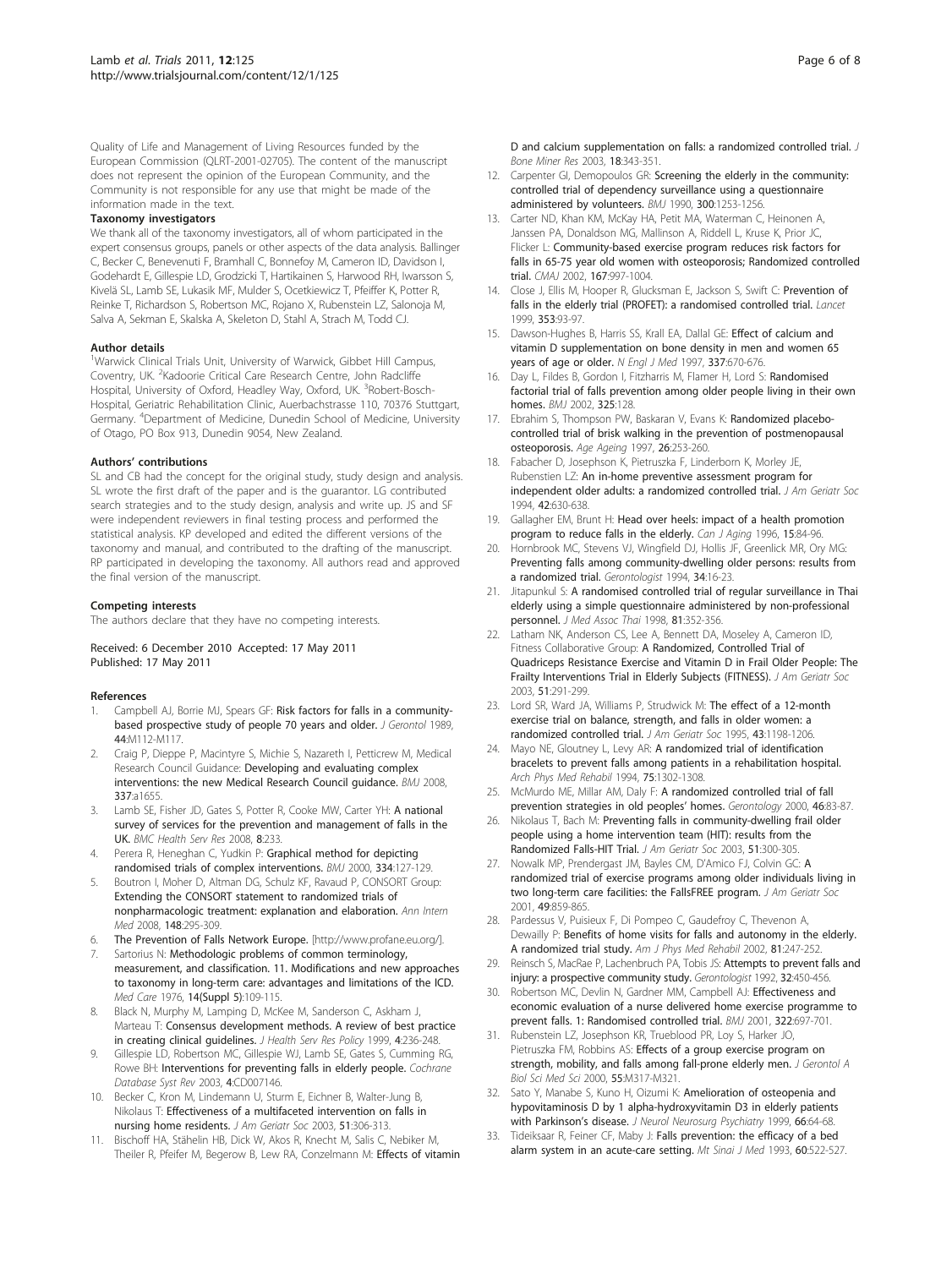- <span id="page-6-0"></span>34. Tinetti ME, Baker DI, McAvay G, Claus EB, Garrett P, Gottschalk M, Koch ML, Trainor K, Horwitz RI: [A multifactorial intervention to reduce the risk of](http://www.ncbi.nlm.nih.gov/pubmed/8078528?dopt=Abstract) [falling among elderly people living in the community.](http://www.ncbi.nlm.nih.gov/pubmed/8078528?dopt=Abstract) New Eng J Med 1994, 331:821-827.
- 35. van Haastregt JC, Diedericks JP, van Rossum E, de Witte LP, Voorhoeve PM, Crebolder HF: [Effects of a programme of multifactorial home visits on](http://www.ncbi.nlm.nih.gov/pubmed/11039967?dopt=Abstract) [falls and mobility impairments in elderly people at risk: randomised](http://www.ncbi.nlm.nih.gov/pubmed/11039967?dopt=Abstract) [controlled trial.](http://www.ncbi.nlm.nih.gov/pubmed/11039967?dopt=Abstract) BMJ 2000, 321:994-998.
- 36. van Rossum E, Frederiks CM, Philipsen H, Portengen K, Wiskerke J, Knipschild P: [Effects of preventive home visits to elderly people.](http://www.ncbi.nlm.nih.gov/pubmed/8343668?dopt=Abstract) BMJ 1993, 307:27-32.
- 37. Wolf SL, Barnhart HX, Kutner NG, McNeely E, Coogler C, Xu T: [Reducing](http://www.ncbi.nlm.nih.gov/pubmed/8617895?dopt=Abstract) [frailty and falls in older persons: an investigation of Tai Chi and](http://www.ncbi.nlm.nih.gov/pubmed/8617895?dopt=Abstract) [computerized balance training. Atlanta FICSIT Group. Frailty and Injuries:](http://www.ncbi.nlm.nih.gov/pubmed/8617895?dopt=Abstract) [Cooperative Studies of Intervention Techniques.](http://www.ncbi.nlm.nih.gov/pubmed/8617895?dopt=Abstract) J Am Geriatr Soc 1996, 44:489-497.
- 38. Lamb S, Gates S, Fisher J, Cooke M, Carter YH, McCabe C: Scoping Exercise on Fallers' Clinics. Report to the National Co-ordinating Centre for NHS Service Delivery and Organisation R & D (NCCSDO). 2007 [[http://www.](http://www.sdo.nihr.ac.uk/files/project/139-final-report.pdf) [sdo.nihr.ac.uk/files/project/139-final-report.pdf](http://www.sdo.nihr.ac.uk/files/project/139-final-report.pdf)].
- 39. International Organization for Standardization: Technical Aids for Persons with Disabilities - Classification and Terminology (ISO9999). 3 edition. Geneva; 2002.
- 40. International Labour Office (ILO): International Standard Classification of Occupations: ISCO-88 Geneva; 1988.
- 41. Organisation for Economic Co-operation and Development (OECD): Classification of Providers of Health Care (ICHA-HP). International Classification for Health Accounts 1.0 Paris; 2000.
- 42. ATC/DDD Index. [\[http://www.whocc.no/atcddd/\]](http://www.whocc.no/atcddd/).
- 43. ICF International Classification of Functioning, Disabilty and Health. [\[http://www.who.int/classification/icf/en](http://www.who.int/classification/icf/en)].
- 44. Armstrong AL, Oborne J, Coupland CA, Macpherson MB, Bassey EJ, Wallace WA: Effects of hormone replacement therapy on muscle performance and balance in post-menopausal women. Cli Sci (Lond) 1996, 91:685-690.
- 45. Buchner DM, Cress ME, de Lateur BJ, Esselman PC, Margherita AJ, Price R, Wagner EH: [The effect on strength and endurance training on gait,](http://www.ncbi.nlm.nih.gov/pubmed/9224433?dopt=Abstract) [balance, fall risk, and health services use in community-living older](http://www.ncbi.nlm.nih.gov/pubmed/9224433?dopt=Abstract) [adults.](http://www.ncbi.nlm.nih.gov/pubmed/9224433?dopt=Abstract) J Gerontol A Biol Sci Med Sci 1997, 52:M218-M224.
- 46. Campbell AJ, Robertson MC, Gardner MM, Norton RN, Tilyard MW, Buchner DM: [Randomised controlled trial of a general practice](http://www.ncbi.nlm.nih.gov/pubmed/9366737?dopt=Abstract) [programme of home based exercise to prevent falls in elderly women.](http://www.ncbi.nlm.nih.gov/pubmed/9366737?dopt=Abstract) BMJ 1997, 315:1065-1069.
- 47. Campbell AJ, Robertson MC, Gardner MM, Norton RN, Buchner DM: [Psychotropic medication withdrawal and a home-based exercise](http://www.ncbi.nlm.nih.gov/pubmed/10404930?dopt=Abstract) [program to prevent falls: a randomized, controlled trial.](http://www.ncbi.nlm.nih.gov/pubmed/10404930?dopt=Abstract) J Am Geriatr Soc 1999, 47:850-853.
- 48. Coleman EA, Grothaus LC, Sandhu N, Wagner EH: [Chronic care clinics: a](http://www.ncbi.nlm.nih.gov/pubmed/10404919?dopt=Abstract) [randomized controlled trial of a new model of primary care for frail](http://www.ncbi.nlm.nih.gov/pubmed/10404919?dopt=Abstract) [older adults.](http://www.ncbi.nlm.nih.gov/pubmed/10404919?dopt=Abstract) J Am Geriatr Soc 1999, 47:775-783.
- 49. Cumming RG, Thomas M, Szonyi G, Salkeld G, O'Neill E, Westbury C, Frampton G: [Home visits by an occupational therapist for assessment](http://www.ncbi.nlm.nih.gov/pubmed/10591231?dopt=Abstract) [and modification of environmental hazards: a randomized trial of falls](http://www.ncbi.nlm.nih.gov/pubmed/10591231?dopt=Abstract) [prevention.](http://www.ncbi.nlm.nih.gov/pubmed/10591231?dopt=Abstract) J Am Geriatr Soc 1999, 47:1397-1402.
- 50. Donald IP, Pitt K, Armstrong E, Shuttleworth H: [Preventing falls on an](http://www.ncbi.nlm.nih.gov/pubmed/10763795?dopt=Abstract) [elderly care rehabilitation ward.](http://www.ncbi.nlm.nih.gov/pubmed/10763795?dopt=Abstract) Clin Rehabil 2000, 14:178-185.
- 51. Gray-Donald K, Payette H, Boutier V: [Randomized clinical trial of](http://www.ncbi.nlm.nih.gov/pubmed/7500174?dopt=Abstract) [nutritional supplementation shows little effect on functional status](http://www.ncbi.nlm.nih.gov/pubmed/7500174?dopt=Abstract) [among free-living frail elderly.](http://www.ncbi.nlm.nih.gov/pubmed/7500174?dopt=Abstract) J Nutr 1995, 125:2965-2971.
- 52. Jensen J, Lundin-Olsson L, Nyberg L, Gustafson Y: [Fall and injury](http://www.ncbi.nlm.nih.gov/pubmed/12020141?dopt=Abstract) [prevention in older people living in residential care facilities. A cluster](http://www.ncbi.nlm.nih.gov/pubmed/12020141?dopt=Abstract) [randomized trial.](http://www.ncbi.nlm.nih.gov/pubmed/12020141?dopt=Abstract) Ann Intern Med 2002, 136:733-741.
- 53. Kenny RA, Richardson DA, Steen N, Bexton RS, Shaw FE, Bond J: [Carotid](http://www.ncbi.nlm.nih.gov/pubmed/11691528?dopt=Abstract) [sinus syndrome: a modifiable risk factor for nonaccidental falls in older](http://www.ncbi.nlm.nih.gov/pubmed/11691528?dopt=Abstract) [adults \(SAFE PACE\).](http://www.ncbi.nlm.nih.gov/pubmed/11691528?dopt=Abstract) J Am Coll Cardiol 2001, 38:1491-1496.
- 54. Kingston P, Jones M, Lally F, Crome P: Older people and falls : A randomized controlled trial of a health visitor (HV) intervention. Rev Clin Gerontol 2001, 11:209-214.
- 55. Lightbody E, Watkins C, Leathley M, Sharma A, Lye M: [Evaluation of a](http://www.ncbi.nlm.nih.gov/pubmed/12006310?dopt=Abstract) [nurse-led falls prevention programme versus usual care: a randomized](http://www.ncbi.nlm.nih.gov/pubmed/12006310?dopt=Abstract) [controlled trial.](http://www.ncbi.nlm.nih.gov/pubmed/12006310?dopt=Abstract) Age Ageing 2002, 31:203-210.
- 56. McMurdo ME, Mole PA, Paterson CR: [Controlled trial of weight bearing](http://www.ncbi.nlm.nih.gov/pubmed/9055716?dopt=Abstract) [exercise in older women in relation to bone density and falls.](http://www.ncbi.nlm.nih.gov/pubmed/9055716?dopt=Abstract) BMJ 1997, 314:569.
- 57. Means KM, Rodell DE, O'Sullivan PS, Cranford LA: [Rehabilitation of elderly](http://www.ncbi.nlm.nih.gov/pubmed/8857882?dopt=Abstract) [fallers: pilot study of a low to moderate intensity exercise program.](http://www.ncbi.nlm.nih.gov/pubmed/8857882?dopt=Abstract) Arch Phys Med Rehabil 1996, 77:1030-1036.
- 58. Mulrow CD, Gerety MB, Kanten D, Cornell JE, DeNino LA, Chiodo L, Aguilar C, O'Neil MB, Rosenberg J, Solis RM: [A randomized trial of physical](http://www.ncbi.nlm.nih.gov/pubmed/8301766?dopt=Abstract) [rehabilitation for very frail nursing home residents.](http://www.ncbi.nlm.nih.gov/pubmed/8301766?dopt=Abstract) JAMA 1994, 271:519-524.
- 59. Newbury JW, Marley JE, Beilby JJ: [A randomised controlled trial of the](http://www.ncbi.nlm.nih.gov/pubmed/11556409?dopt=Abstract) [outcome of health assessment of people aged 75 years and over.](http://www.ncbi.nlm.nih.gov/pubmed/11556409?dopt=Abstract) Med J Aust 2001, 175:104-107.
- 60. Pereira MA, Kriska AM, Day RD, Cauley JA, LaPorte RE, Kuller LH: [A](http://www.ncbi.nlm.nih.gov/pubmed/9701104?dopt=Abstract) [randomized walking trial in postmenopausal women: effects on physical](http://www.ncbi.nlm.nih.gov/pubmed/9701104?dopt=Abstract) [activity and health 10 years later.](http://www.ncbi.nlm.nih.gov/pubmed/9701104?dopt=Abstract) Arch Intern Med 1998, 158:1695-1701.
- 61. Pfeifer M, Begerow B, Minne HW, Abrams C, Nachtigall D, Hansen C: [Effects](http://www.ncbi.nlm.nih.gov/pubmed/10841179?dopt=Abstract) [of a short-term vitamin D and calcium supplementation on body sway](http://www.ncbi.nlm.nih.gov/pubmed/10841179?dopt=Abstract) [and secondary hyperparathyroidism in elderly women.](http://www.ncbi.nlm.nih.gov/pubmed/10841179?dopt=Abstract) J Bone Miner Res 2000, 15:1113-1118.
- 62. Ray WA, Taylor JA, Meador KG, Thapa PB, Brown AK, Kajihara HK, Davis C, Gideon P, Griffin MR: A [Randomized Trial of a Consultation Service to](http://www.ncbi.nlm.nih.gov/pubmed/9268276?dopt=Abstract) [Reduce Falls in Nursing Homes.](http://www.ncbi.nlm.nih.gov/pubmed/9268276?dopt=Abstract) JAMA 1997, 278:557-562.
- 63. Rubenstein LZ, Robbins AS, Josephson KR, Schulman BL, Osterweil D: [The](http://www.ncbi.nlm.nih.gov/pubmed/2115755?dopt=Abstract) [value of assessing falls in an elderly population. A randomized clinical](http://www.ncbi.nlm.nih.gov/pubmed/2115755?dopt=Abstract) [trial.](http://www.ncbi.nlm.nih.gov/pubmed/2115755?dopt=Abstract) Ann Intern Med 1990, 113:308-316.
- Ryan JW, Spellbring AM: [Implementing strategies to decrease risk of falls](http://www.ncbi.nlm.nih.gov/pubmed/9060344?dopt=Abstract) [in older women.](http://www.ncbi.nlm.nih.gov/pubmed/9060344?dopt=Abstract) J Gerontol Nurs 1996, 22:25-31.
- 65. Schnelle JF, Kapur K, Alessi C, Osterweil D, Beck JG, Al-Samarrai NR, Ouslander JG: [Does an exercise and incontinence intervention save](http://www.ncbi.nlm.nih.gov/pubmed/12558711?dopt=Abstract) [healthcare costs in a nursing home population?](http://www.ncbi.nlm.nih.gov/pubmed/12558711?dopt=Abstract) J Am Geriatr Soc 2003, 51:161-168.
- 66. Shaw FE, Bond J, Richardson DA, Dawson P, Steen IN, McKeith IG, Kenny RA: [Multifactorial intervention after a fall in older people with](http://www.ncbi.nlm.nih.gov/pubmed/12521968?dopt=Abstract) [cognitive impairment and dementia presenting to the accident and](http://www.ncbi.nlm.nih.gov/pubmed/12521968?dopt=Abstract) [emergency department: randomised controlled trial.](http://www.ncbi.nlm.nih.gov/pubmed/12521968?dopt=Abstract) BMJ 2003, 326:73-75.
- 67. Steinberg M, Cartwright C, Peel N, Williams G: [A sustainable programme](http://www.ncbi.nlm.nih.gov/pubmed/10746118?dopt=Abstract) [to prevent falls and near falls in community dwelling older people:](http://www.ncbi.nlm.nih.gov/pubmed/10746118?dopt=Abstract) [results of a randomised trial.](http://www.ncbi.nlm.nih.gov/pubmed/10746118?dopt=Abstract) J Epidemiol Community Health 2000, 54:227-232.
- 68. Stevens M, Holman CD, Bennett N, de Klerk N: [Preventing falls in older](http://www.ncbi.nlm.nih.gov/pubmed/11890582?dopt=Abstract) [people: outcome evaluation of a randomized controlled trial.](http://www.ncbi.nlm.nih.gov/pubmed/11890582?dopt=Abstract) J Am Geriatr Soc 2001, 49:1448-1455.
- 69. Vetter NJ, Lewis PA, Ford D: [Can health visitors prevent fractures in](http://www.ncbi.nlm.nih.gov/pubmed/1392755?dopt=Abstract) [elderly people?](http://www.ncbi.nlm.nih.gov/pubmed/1392755?dopt=Abstract) BMJ 1992, 304:888-890.
- 70. Wagner EH, La Croix AZ, Grothaus L, Leveille SG, Hecht JA, Artz K, Odle K, Buchner DM: [Preventing disability and falls in older adults: a population](http://www.ncbi.nlm.nih.gov/pubmed/7977921?dopt=Abstract)[based randomized trial.](http://www.ncbi.nlm.nih.gov/pubmed/7977921?dopt=Abstract) Am J Public Health 1994, 84:1800-1806.
- 71. Landis JR, Koch GG: [The measurement of observer agreement for](http://www.ncbi.nlm.nih.gov/pubmed/843571?dopt=Abstract) [categorical data.](http://www.ncbi.nlm.nih.gov/pubmed/843571?dopt=Abstract) Biometrics 1977, 33:159-174.
- 72. Gates S, Fisher JD, Cooke MW, Carter YH, Lamb SE: [Multifactorial](http://www.ncbi.nlm.nih.gov/pubmed/18089892?dopt=Abstract) [assessment and targeted intervention for preventing falls and injuries](http://www.ncbi.nlm.nih.gov/pubmed/18089892?dopt=Abstract) [among older people in community and emergency care settings:](http://www.ncbi.nlm.nih.gov/pubmed/18089892?dopt=Abstract) [systematic review and meta-analysis.](http://www.ncbi.nlm.nih.gov/pubmed/18089892?dopt=Abstract) BMJ 2008, 336:130-133.
- 73. Bischoff-Ferrari HA, Orav EJ, Dawson-Hughes B: [Additive benefit of higher](http://www.ncbi.nlm.nih.gov/pubmed/18351428?dopt=Abstract) [testosterone levels and vitamin D plus calcium supplementation in](http://www.ncbi.nlm.nih.gov/pubmed/18351428?dopt=Abstract) [regard to fall risk reduction among older men and women.](http://www.ncbi.nlm.nih.gov/pubmed/18351428?dopt=Abstract) Osteoporos Int 2008, 19:1307-1314.
- 74. Broe KE, Chen TC, Weinberg J, Bischoff-Ferrari HA, Holick MF, Kiel DP: [A](http://www.ncbi.nlm.nih.gov/pubmed/17302660?dopt=Abstract) [higher dose of vitamin d reduces the risk of falls in nursing home](http://www.ncbi.nlm.nih.gov/pubmed/17302660?dopt=Abstract) [residents: a randomized, multiple-dose study.](http://www.ncbi.nlm.nih.gov/pubmed/17302660?dopt=Abstract) J Am Geriatr Soc 2007, 55:234-239.
- 75. Bunout D, Barrera G, Avendaño M, de la Maza P, Gattas V, Leiva L, Hirsch S: [Results of a community-based weight-bearing resistance training](http://www.ncbi.nlm.nih.gov/pubmed/15591487?dopt=Abstract) [programme for healthy Chilean elderly subjects.](http://www.ncbi.nlm.nih.gov/pubmed/15591487?dopt=Abstract) Age Ageing 2005, 34:80-83.
- 76. Carter ND, Khan KM, McKay HA, Petit MA, Waterman C, Heinonen A, Janssen PA, Donaldson MG, Mallinson A, Riddell L, Kruse K, Prior JC, Flicker L: Community-based exercise program reduces risk factors for falls in 65- to 75-year-old women with osteoporosis: randomized controlled trial. CMAJ 2000, 167:997-1004.